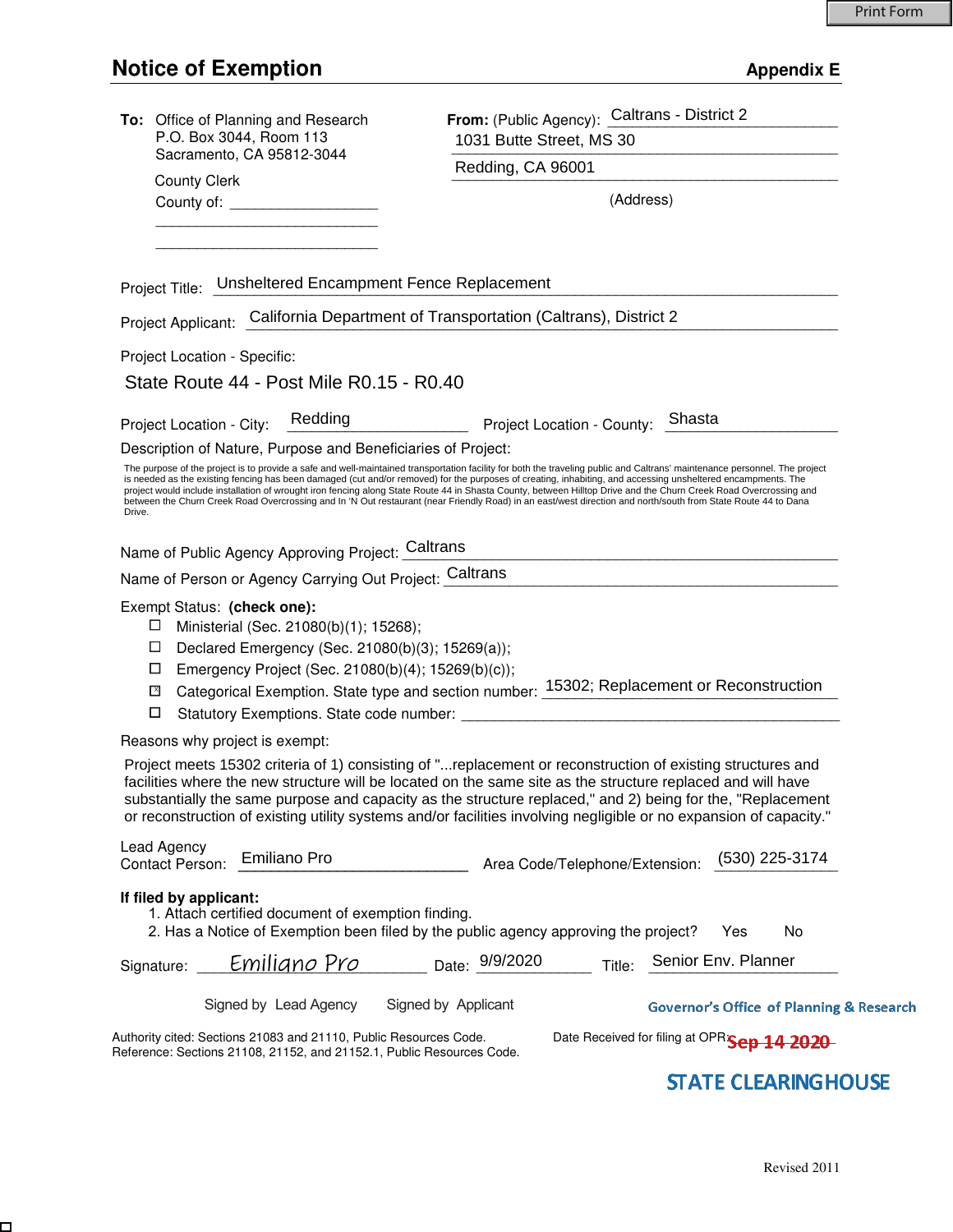# **Attachment**

**Categorical Exemption Determination Form**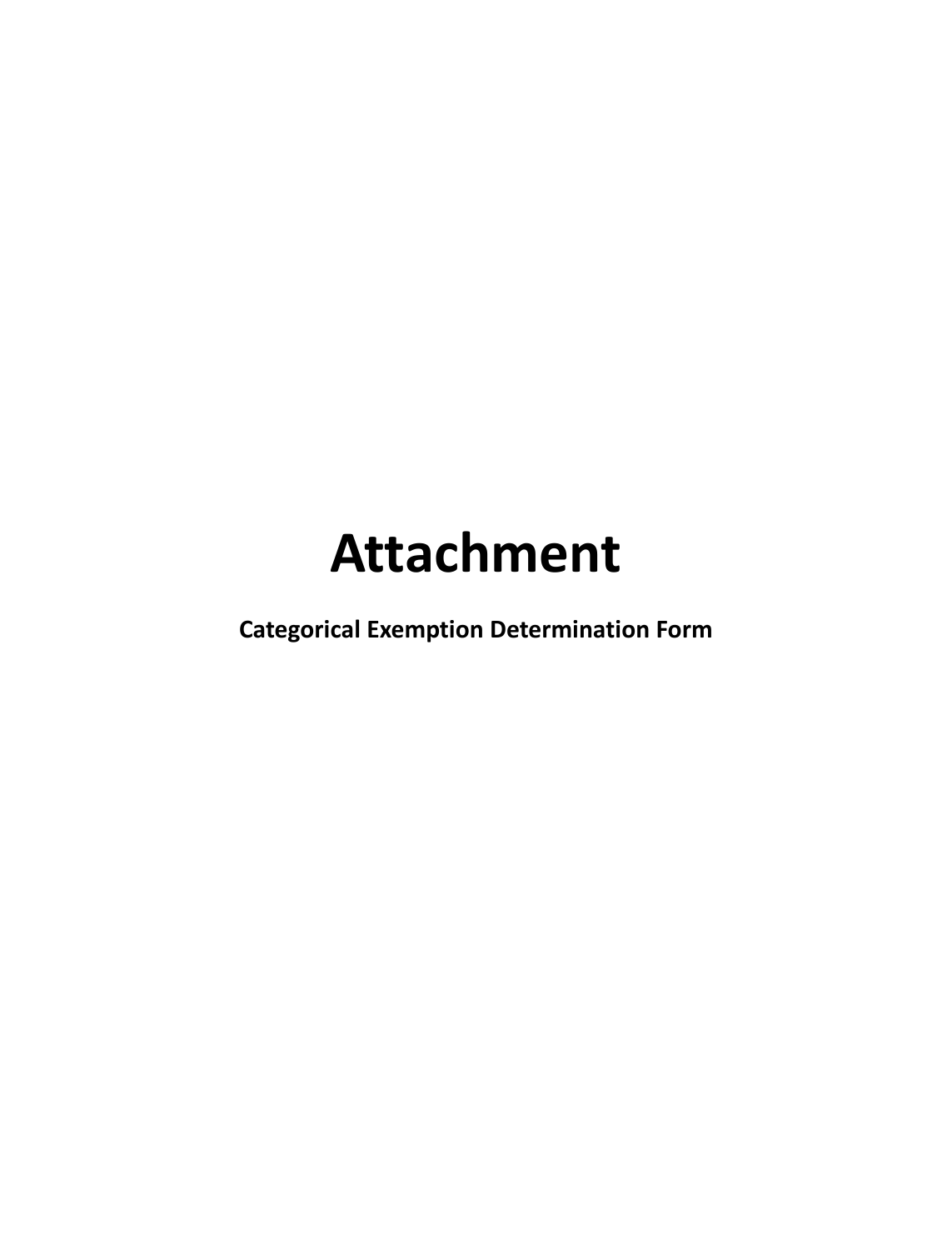

#### **CEQA EXEMPTION / NEPA CATEGORICAL EXCLUSION DETERMINATION FORM (rev. 05/2020)**

#### **Project Information**

**DIST-CO-RTE:** 02 – SHA – 44 **PM/PM:** R0.15 / R0.40

**EA:**02-1J530 **Federal-Aid Project Number:** 022000088

## **Project Description**

The California Department of Transportation (Caltrans) is proposing to repair and replace right-of-way fencing along State Route 44 in Shasta County between post miles R0.15 and R0.40.

The purpose of the project is to provide a safe and well-maintained transportation facility for both the traveling public and Caltrans' maintenance personnel. The project is needed as the existing fencing has been damaged (cut and/or removed) for the purposes of creating, inhabiting, and accessing unsheltered encampments. The adverse impact of these encampments includes extensive landscape damage, deteriorating irrigation system conditions, drainage system damage, and the accumulation of hazardous waste. The presence of these encampments has resulted in increased maintenance costs and unsafe working conditions for Caltrans Maintenance personnel. *Continued on Page 3.*

## **Caltrans CEQA Determination** (Check one)

☐ **Not Applicable** – Caltrans is not the CEQA Lead Agency

☐ **Not Applicable** – Caltrans has prepared an IS or EIR under CEQA

Based on an examination of this proposal and supporting information, the project is:

- ☐ **Exempt by Statute.** (PRC 21080[b]; 14 CCR 15260 et seq.)
- ☒ **Categorically Exempt. Class 2**. (PRC 21084; 14 CCR 15300 et seq.)
	- $\boxtimes$  No exceptions apply that would bar the use of a categorical exemption (PRC 21084 and 14 CCR 15300.2). See the **SER Chapter 34** for exceptions.
- □ **Covered by the Common Sense Exemption**. This project does not fall within an exempt class, but it can be seen with certainty that there is no possibility that the activity may have a significant effect on the environment (14 CCR 15061[b][3].)

### **Senior Environmental Planner or Environmental Branch Chief**

| <b>Emiliano Pro</b> |  |
|---------------------|--|
|---------------------|--|

Emiliano Pro Print Name **Signature Date Date** 

8/25/2020

### **Project Manager**

Eric Akana

Eil E, Akan

8/25/20

Print Name **Signature Construction Date Date**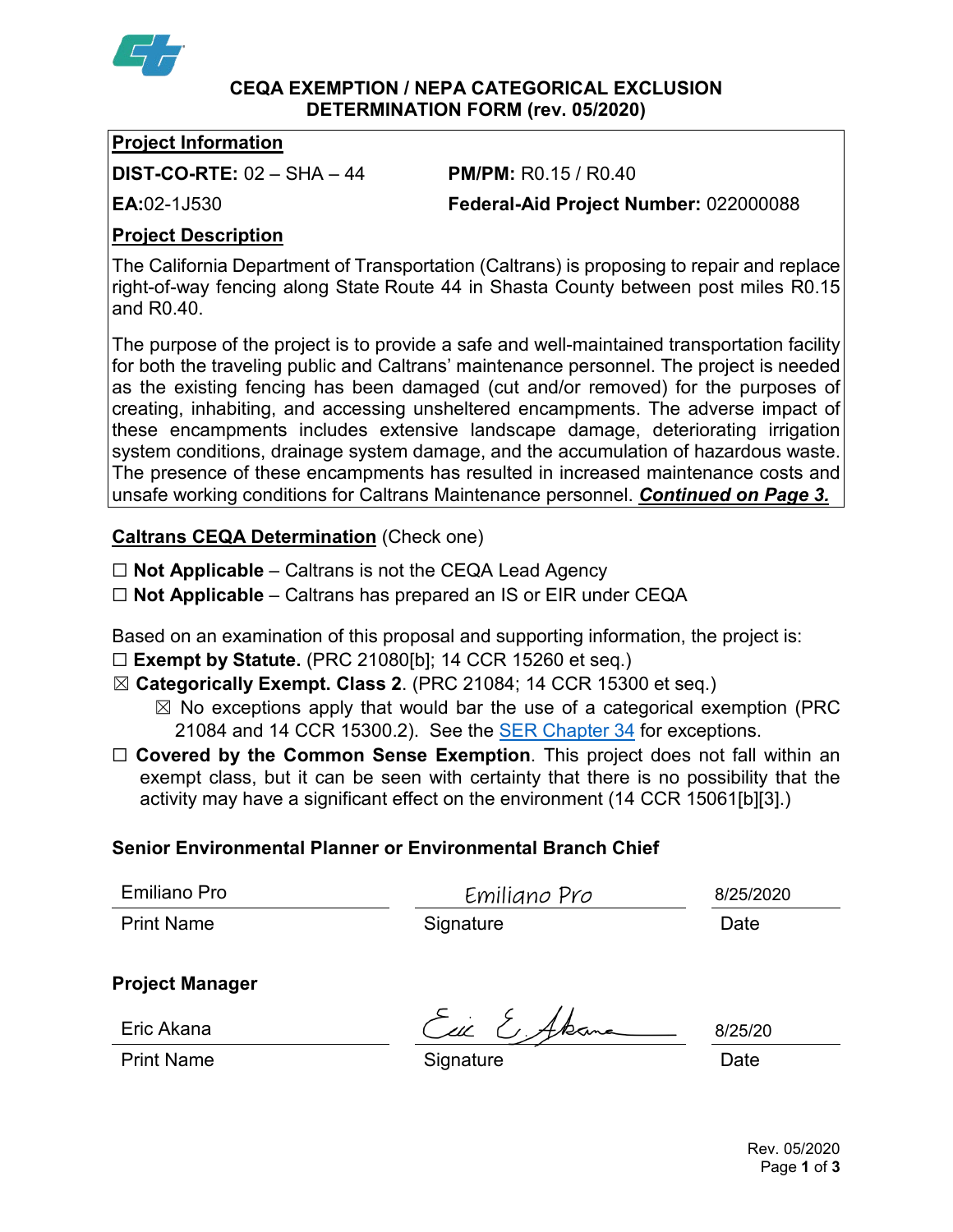

#### **CEQA EXEMPTION / NEPA CATEGORICAL EXCLUSION DETERMINATION FORM**

#### **Caltrans NEPA Determination** (Check one)

Caltrans has determined that this project has no significant impacts on the environment as defined by NEPA, and that there are no unusual circumstances as described in 23 CFR 771.117(b). See [SER Chapter 30](https://dot.ca.gov/programs/environmental-analysis/standard-environmental-reference-ser/volume-1-guidance-for-compliance/ch-30-categorical-exclusions#exception) for unusual circumstances. As such, the project is categorically excluded from the requirements to prepare an EA or EIS under NEPA and is included under the following:

☐ **23 USC 326:** Caltrans has been assigned, and hereby certifies that it has carried out the responsibility to make this determination pursuant to 23 USC 326 and the Memorandum of Understanding dated April 18, 2019, executed between FHWA and Caltrans. Caltrans has determined that the project is a Categorical Exclusion under:

- ☐ **23 CFR 771.117(c): activity (c) - NA**
- ☐ **23 CFR 771.117(d): activity (d) - NA**
- ☐ **Activity – NA - listed in Appendix A of the MOU between FHWA and Caltrans**

□ 23 USC 327: Based on an examination of this proposal and supporting information, Caltrans has determined that the project is a Categorical Exclusion under 23 USC 327. The environmental review, consultation, and any other actions required by applicable Federal environmental laws for this project are being, or have been, carried out by Caltrans pursuant to 23 USC 327 and the Memorandum of Understanding dated December 23, 2016 and executed by FHWA and Caltrans.

#### **Senior Environmental Planner or Environmental Branch Chief**

| N/A                                  |           |      |
|--------------------------------------|-----------|------|
| <b>Print Name</b>                    | Signature | Date |
| <b>Project Manager/ DLA Engineer</b> |           |      |
| N/A                                  |           |      |
| <b>Print Name</b>                    | Signature | Date |
|                                      |           |      |

#### **Date of Categorical Exclusion Checklist completion:** NA **Date of Environmental Commitment Record or equivalent:** 8/20/2020

Briefly list environmental commitments on continuation sheet if needed (i.e., not necessary if included on an attached ECR). Reference additional information, as appropriate (e.g., additional studies and design conditions).